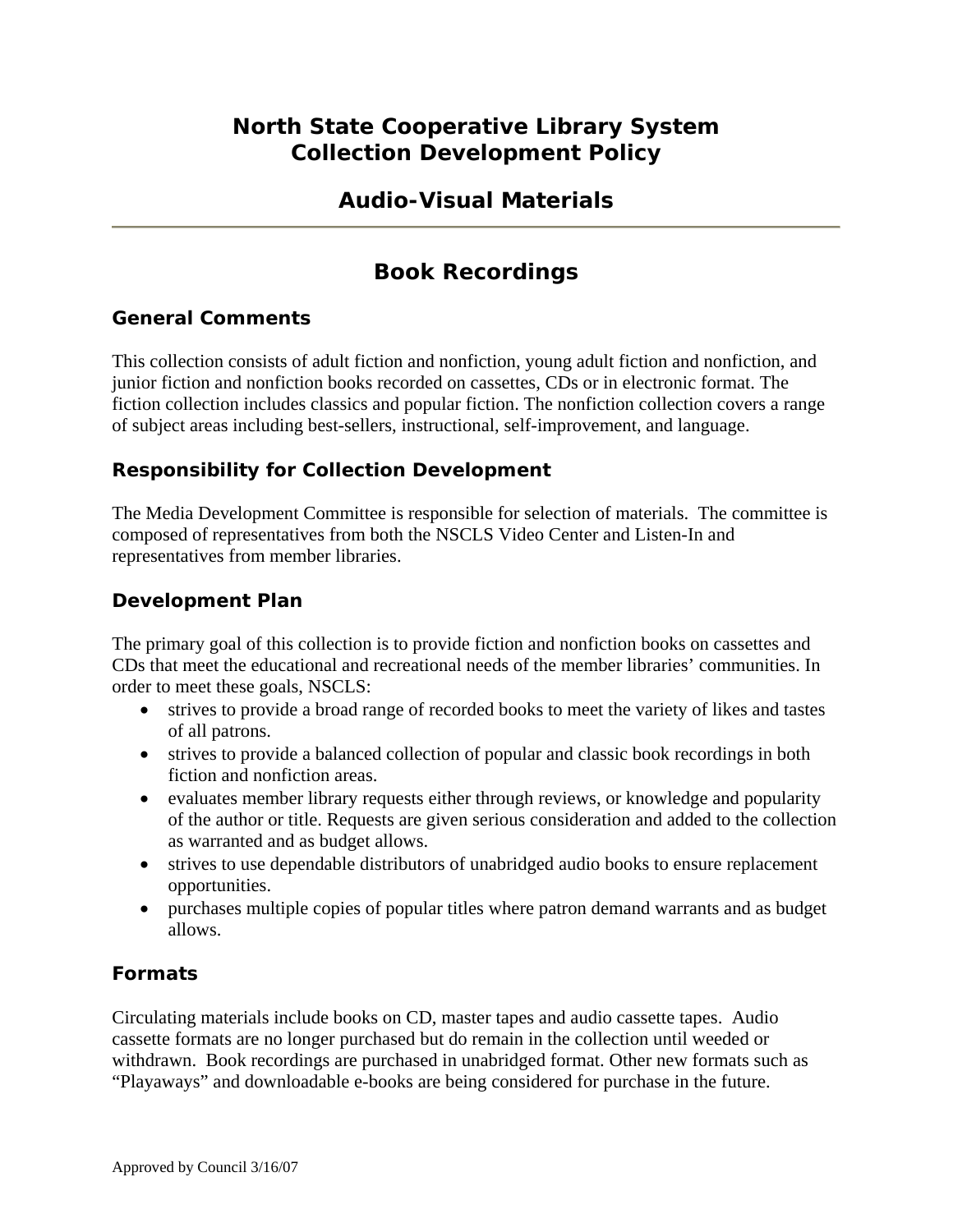### **Influencing Factors**

Patron demand and interest level dictate a strong collection of current popular book recordings. Purchases and buying patterns are determined in large part by:

- quality of content as determined by reputable critics or review sources
- durability and sturdy packaging of reputable distributors
- patron requests
- circulation statistics
- budget constraints
- ease of replacement
- shelf space
- new works

### **Donations**

Donated materials are accepted but NSCLS reserves the right to determine whether the materials are added to the collection. Materials are evaluated by the Media Development Committee and are subject to the same rules as new purchases when deciding on their inclusion.

### **Retention/Weeding**

Informal weeding takes place continuously as book recordings are checked for damage as they are circulated and/or shelved. Only high demand items will be replaced and only on CD or Playaway format. The staff should consult with the Media Development Committee chair when reviewing items for repair or replacement. The following criteria are considered when making the decision to retain, replace, or weed:

- significance and relevance to current classification holdings
- presence of multiple copies in the collection
- availability of new works
- titles in a series
- circulation statistics
- format
- age and physical condition
- shelf space

# **Sound Recordings (Music)**

#### **General Comments**

This collection consists of cassettes and CDs covering a wide variety of music. The collection includes, but is not limited to classical, opera, country, rock, hip hop, rap, jazz, Latin, world, popular, vocal, orchestral, sacred, musicals, instrumental, band, movie soundtracks, folk, ethnic, holiday, children's music and sound effects.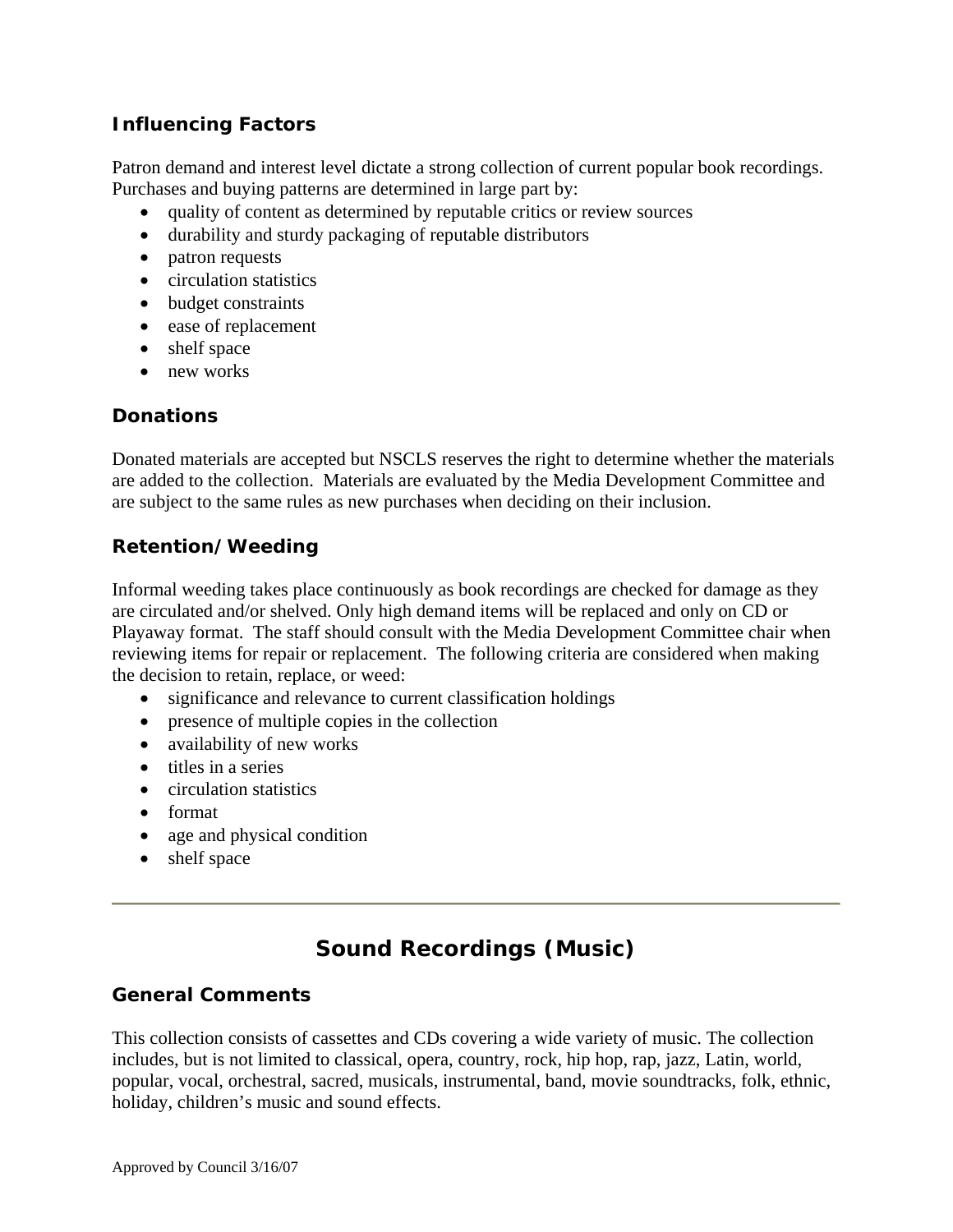### **Responsibility for Collection Development**

The Media Development Committee is responsible for selection of materials. The committee is composed of representatives from both the NSCLS Video Center and Listen-In and representatives from member libraries.

#### **Development Plan**

The primary goal of this collection is to meet the cultural, informational, educational, and recreational needs of adults and young adults by providing a balanced and representative collection of all types and formats of music. In order to meet these goals, NSCLS:

- strives to provide a broad music selection to meet the variety of likes and tastes of all patrons.
- strives to use dependable distributors to ensure replacement opportunities.
- evaluates patron requests either through reviews, or knowledge and popularity of the artist or title. Patron requests are given serious consideration and added to the collection as warranted and as budget allows.
- purchases multiple copies of popular titles where patron demand warrants and as budget allows.

#### **Formats**

Materials in the music collection include compact discs and cassette tapes. Audio cassette tapes are no longer purchased but do remain in the collection until weeded or withdrawn. Other digital or electronic musical formats may be purchased in the future.

#### **Influencing Factors**

Purchases and buying patterns are determined in large part by:

- quality of music, voice, lyrics, and production as determined by reputable critics or review sources
- present and potential relevance to the community
- member library requests
- circulation statistics
- budget constraints
- ease of replacement
- shelf space

#### **Donations**

Donated materials are accepted but NSCLS reserves the right to determine whether the materials are added to the collection. Materials are evaluated by the Media Development Committee and are subject to the same rules as new purchases when deciding on their inclusion.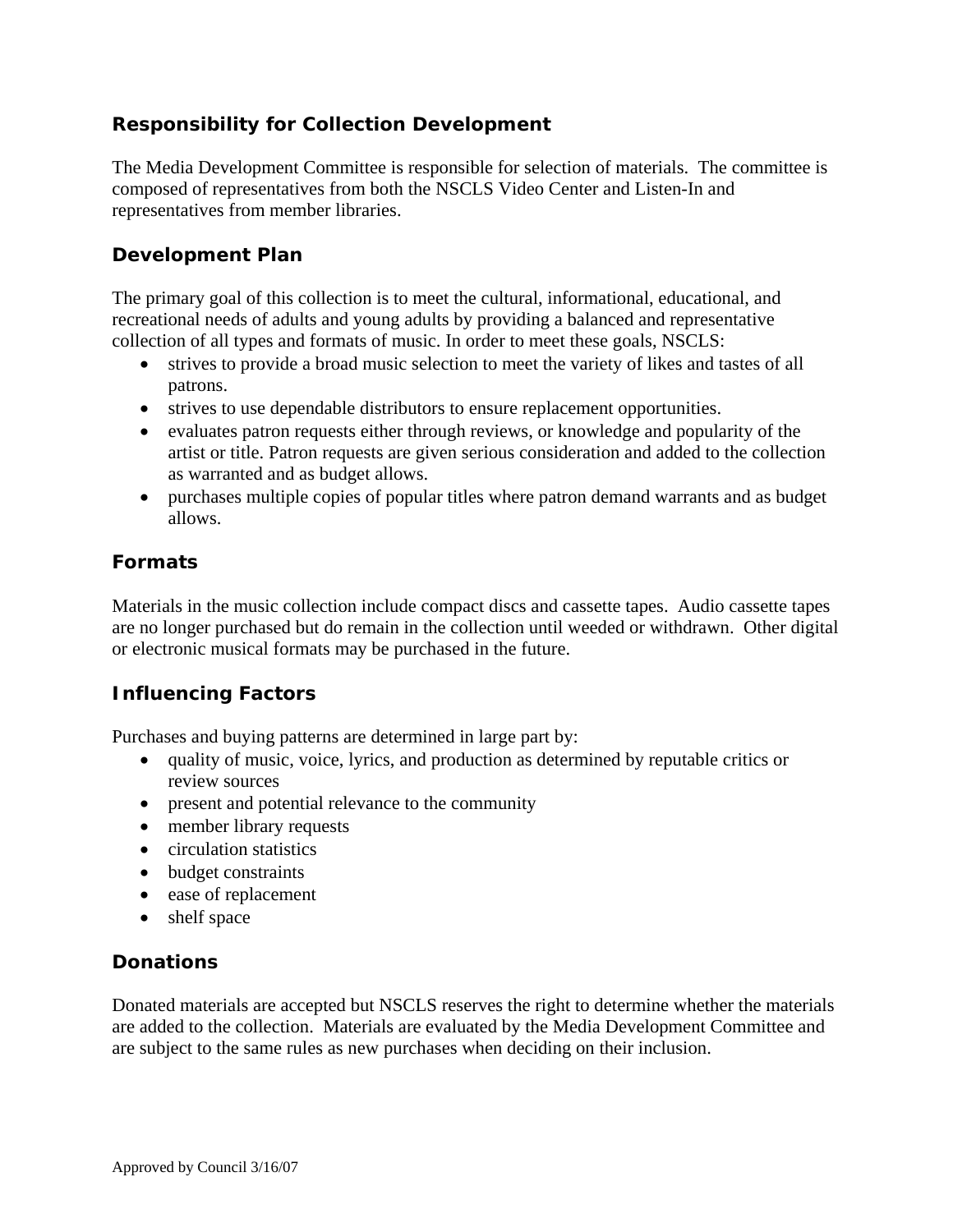### **Retention/Weeding**

Informal weeding takes place continuously as cassettes and CDs are checked for damage as they are circulated and/or shelved. Only high demand items will be replaced and only in CD format. The staff should consult with the Media Development Committee chair when reviewing items for repair or replacement. The following criteria are considered when making the decision to retain, replace, or weed:

- significance and relevance to current classification holdings
- presence of multiple copies in the collection
- availability of new works
- titles in a series
- circulation statistics
- age and physical condition
- shelf space
- dated materials

## **Videocassettes/DVDs**

#### **General Comments**

This collection consists of nonfiction and fiction videocassettes/DVDs in a wide variety of general subjects for all ages. Feature films and plays are selected with special emphasis on classics, long-term popular films, musicals, and award winners. Selections acquired for young adult patrons have an emphasis on current, popular themes that contribute to the development and pleasure of this age group.

#### **Responsibility for Collection Development**

The Media Development Committee is responsible for selection of materials. The committee is composed of representatives from both the NSCLS Video Center and Listen-In and representatives from member libraries.

#### **Development Plan**

The primary goal of this collection is to provide the resources and services necessary to meet the educational, recreational, cultural, and informational needs of the member libraries' communities. The collection is intended to complement, rather than compete with, local video rental stores by offering a different collection focus. In order to meet these goals, NSCLS:

- strives to provide a broad range of videos/DVDs to meet the variety of likes and needs of all patrons.
- strives to provide a collection of high quality performances and accurate content to meet the needs and enjoyment of the video's intended audience.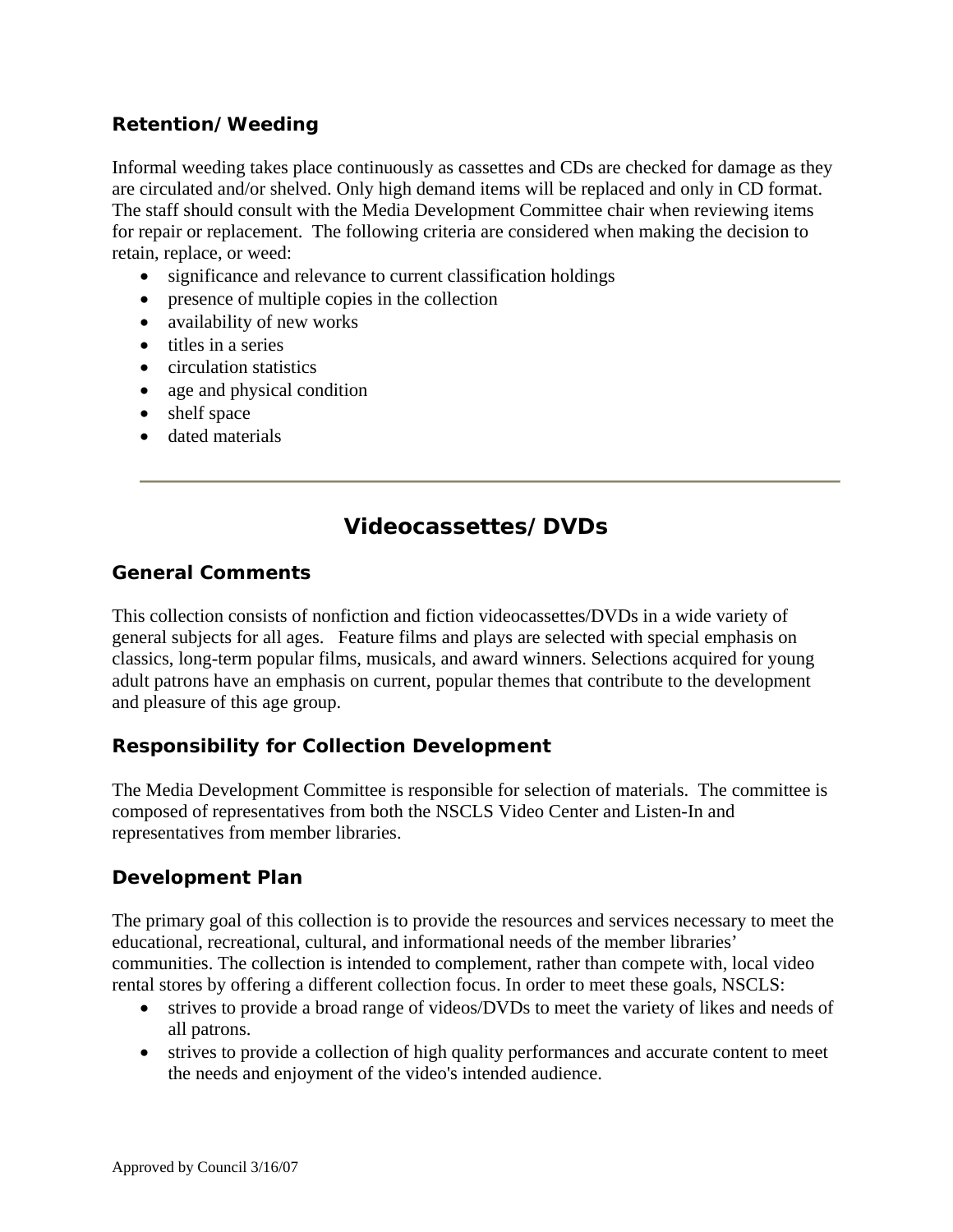- evaluates video/DVD programs as a whole and not on the basis of particular scenes or segments. A video/DVD will not be excluded from the collection because it presents all aspects of life honestly or because it exhibits frankness of expression.
- evaluates patron requests either through reviews, or knowledge and popularity of the video/DVD. Patron requests are given serious consideration and added to the collection as warranted and as budget allows.
- evaluates the currency and timeliness of the material. Videos/DVDs on rapidly changing or ephemeral subjects are not purchased.
- purchases multiple copies of popular titles when patron demand warrants and as budget allows.
- purchases videos/DVDs where commercialism is minimal, not distracting from theme or content.

## **Formats**

Materials in the Video Center collection include videocassette tapes and DVDs. Videocassette tapes are no longer purchased but do remain in the collection until weeded or withdrawn. Other digital or electronic formats may be purchased in the future.

## **Influencing Factors**

Purchases and buying patterns are determined in large part by:

- quality of content as determined by reputable critics or review sources
- present and potential relevance to the community
- Member library requests
- circulation statistics
- budget constraints
- ease of replacement
- shelf space

## **Donations**

Donated materials are accepted but NSCLS reserves the right to determine whether the materials are added to the collection. Materials are evaluated by the Media Development Committee and are subject to the same rules as new purchases when deciding on their inclusion.

## **Retention/Weeding**

Informal weeding takes place continuously as videocassettes/DVDs are checked as they are circulated and/or shelved. Only high demand items will be replaced and only in DVD format. The staff should consult with the Media Development Committee chair when reviewing items for repair or replacement. The following criteria are considered when making the decision to retain, replace, or weed:

- significance and relevance to current classification holdings
- presence of multiple copies